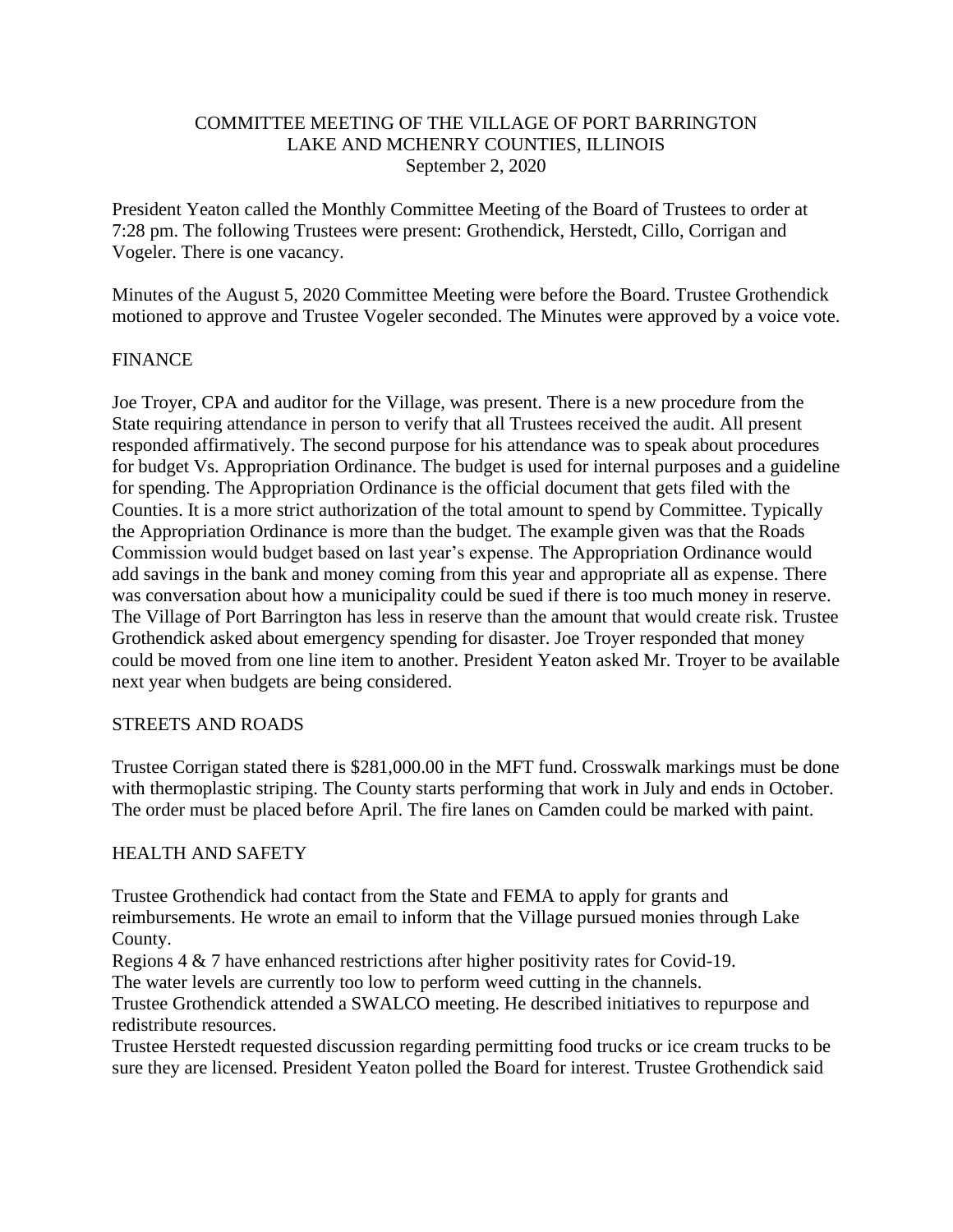yes. Trustees Corrigan stated there is already a permit process in place for parties. Trustees Vogeler and Cillo said it doesn't happen often enough to offset the cost of creating an ordinance. President Yeaton suggested tabling the subject until November to see if there is still concern.

# POLICE

Trustee Herstedt stated that there was a scheduling change. Lake County would have 10 shifts for 30 hours/month and McHenry County would have 15 shifts for 60 hours/month. Trustee Herstedt requested the speed trailer.

Signs were put out for school busses. Drivers are picking up and dropping off books. They are on a full schedule as though there was regular school attendance.

There was conversation about racing motorcycles on Rawson Bridge Road.

Trustee Herstedt asked Rusty to move the speed sign to Riverwalk Lane in response to complaints.

Trustee Vogeler stated he was contacted by a resident regarding code enforcement for parking on grass. A warning is offered if the person is home and will move the vehicle. Otherwise a ticket is issued.

## PARKS AND BEACHES

Trustee Cillo stated that there is no reason to open the parks due to State restrictions.

"It's our Fox River Day" is still planned but very casual with channel cleanup on 09/19/20. All REC events are uncertain.

Bulldog Dance requested use of the Heron Room when weather gets cooler.

Hermann Park pond restoration was reviewed by Integrated Lakes Management. Their quote for aeration install, algae control, trash removal and herbicide was \$6,211.93. Trustee Cillo wants to use the park development budget to pay for it. The quote states the Village must provide electricity to the fountain.

## FORESTRY

Rusty will plant trees at the end of September and in October.

## BEE CITY

Donna Erfort met with Tallgrass Restoration who gave suggestions for design of pollinator plantings. President Yeaton stated that the driveway would be slanted toward the rain garden. Specific grading would mean some of the grant money could be used for that purpose.

## BUILDING AND ZONING

Trustee Vogeler stated that the residence at 215 Eastwood was gone and the ground graded. The Village is waiting for a permit to cap the well.

There was discussion of 204 Eastwood and the concrete driveway. The cost of permeable pavers was estimated to be 20-25% higher than concrete. Trustee Vogeler requested Ordinance review to consider implementing.